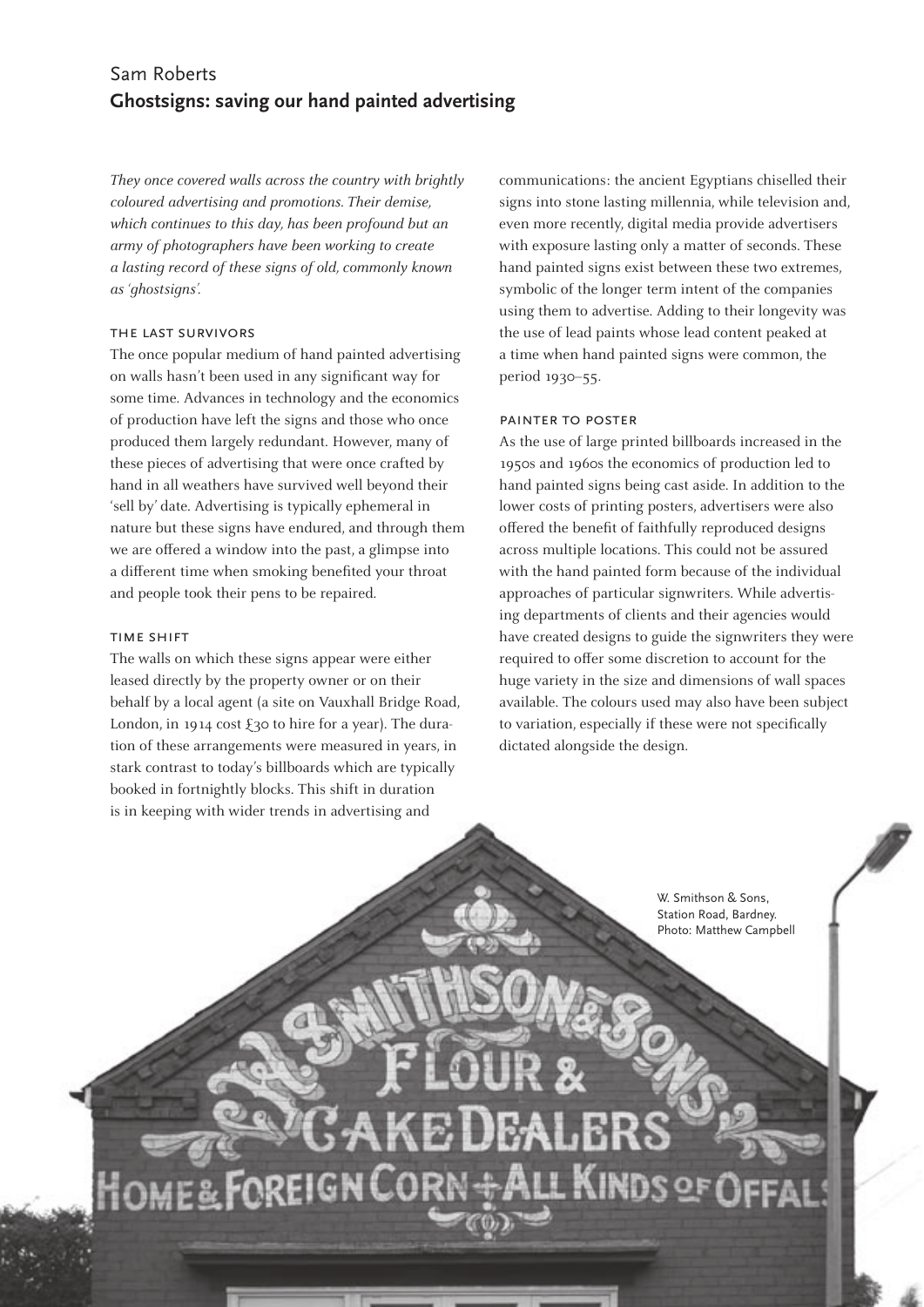

Skeltons, Town Street, Armley, Leeds. Photo: John Grogan

#### who's who?

In many cases the signs feature brands with which we are still familiar: Hovis; Gillette; Nestle; Twinings; Boots. They also showcase names which have ceased to exist since the signwriter scaled the wall to apply the paint: Black Cat Cigarettes; Peterkin's Custard; Bile Beans; Turog Bread. In both cases signs and their messages have survived while many more have been lost, either permanently or on a more temporary basis.

#### earth, wind & fire

The most obvious ongoing threat to the survival of the signs is the weather that continually erodes their hues. Where walls have had multiple signs painted one on top of the other the weathering has the effect of wearing away at the most recent sign, only for the older paintwork to become increasingly visible. These *palimpsests* offer layers of text which sometimes appear to promote 'hybrid' products, such as Gillette Matches (a combination of signs for Gillette Razors and Criterion Matches), which have never existed.

#### hide & seek

A more dramatic and conclusive means by which signs are lost is the destruction of the buildings on which they are painted. Related to this is the erection of buildings on adjacent land which can cover a sign. This is only as lasting as the new building and, particularly in the USA, there are many examples where the destruction of a building has revealed a very well preserved ghostsign on one of its neighbours. A similar effect is achieved when a sign is covered by a billboard. This is very common because their locations are often on highly visible patches of wall which advertisers continue to exploit, only with printed rather than painted advertisements. The current evolution of outdoor media and resulting replacement of billboards with electronic displays has led to signs being exposed once again, albeit for only a matter of days.



Gillette / Criterion palimpsest, Messina Avenue, London. Photo: Keith Roberts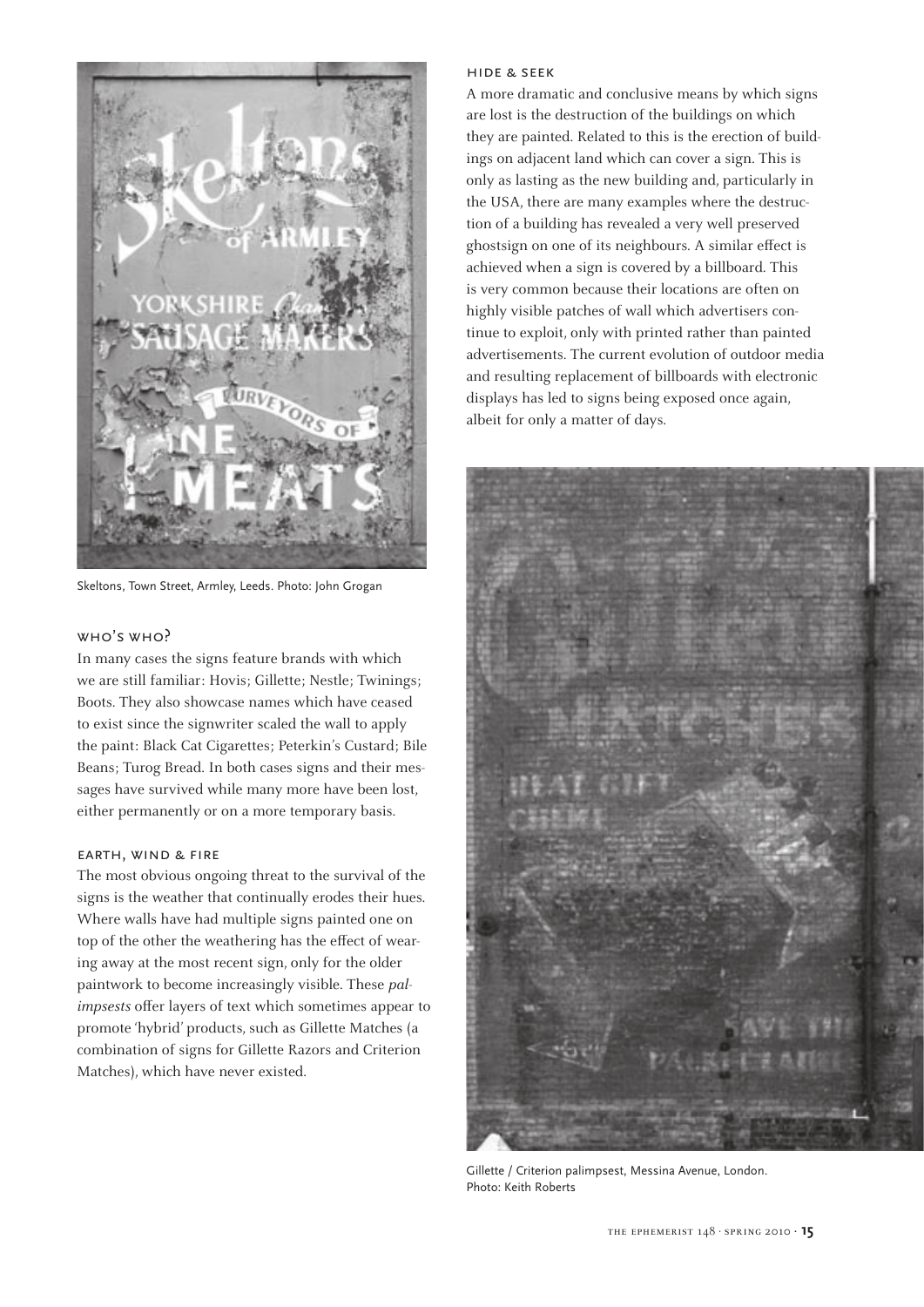

W. Chittock, Bell Road, Norwich. Photo: Keith Roberts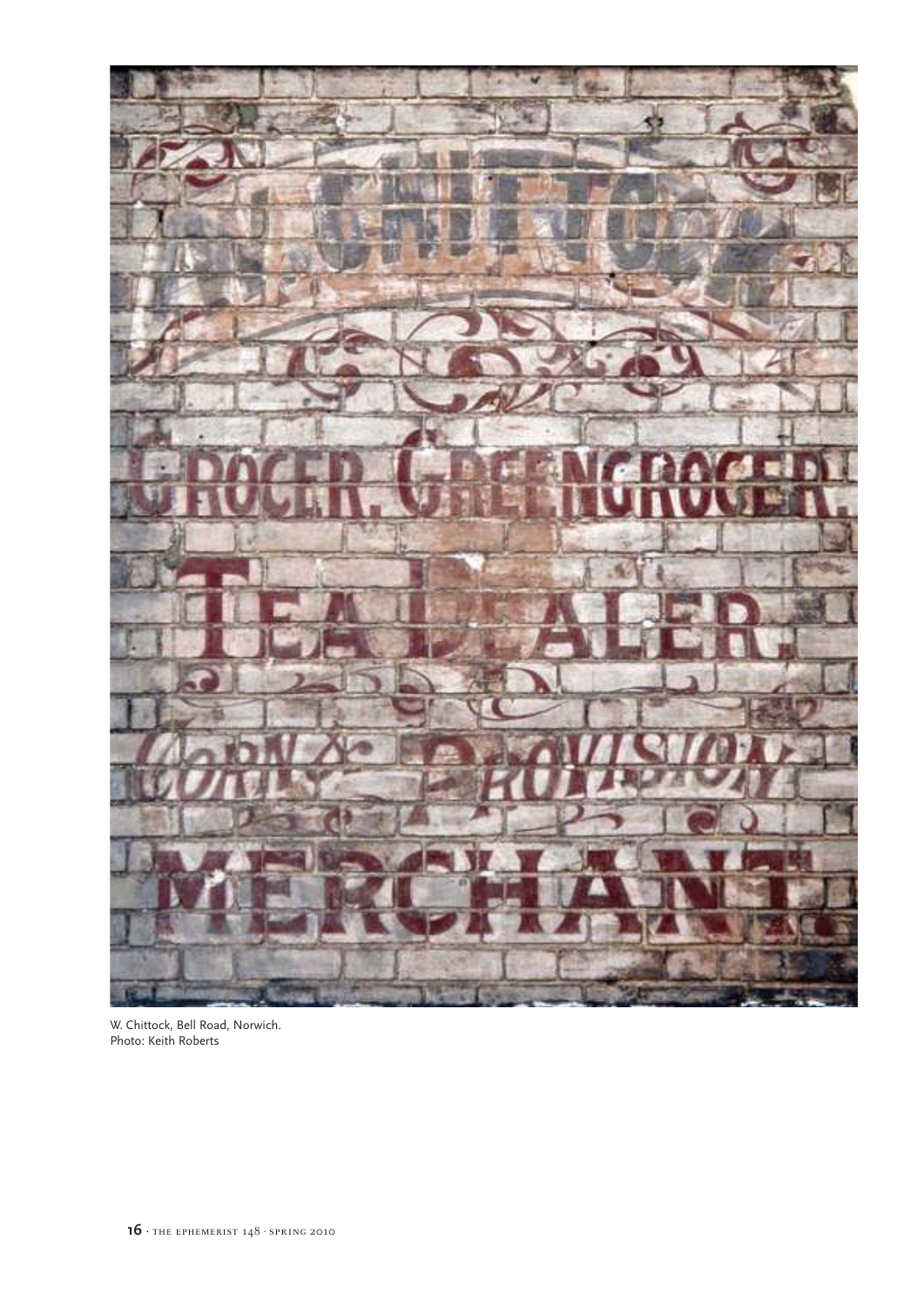

Swan Vesta / Bryant & May, London Road, Croydon. Photo: Anthony Avon



Jays Furniture, Clarendon Rise, London. Photo: Caroline Derry



Boots, Camden High Street, London. Photo: Maggie Jones



Walker Bros / Watermans Ideal Fountain Pen, Stoke Newington Church Street, London. Photo: Sam Roberts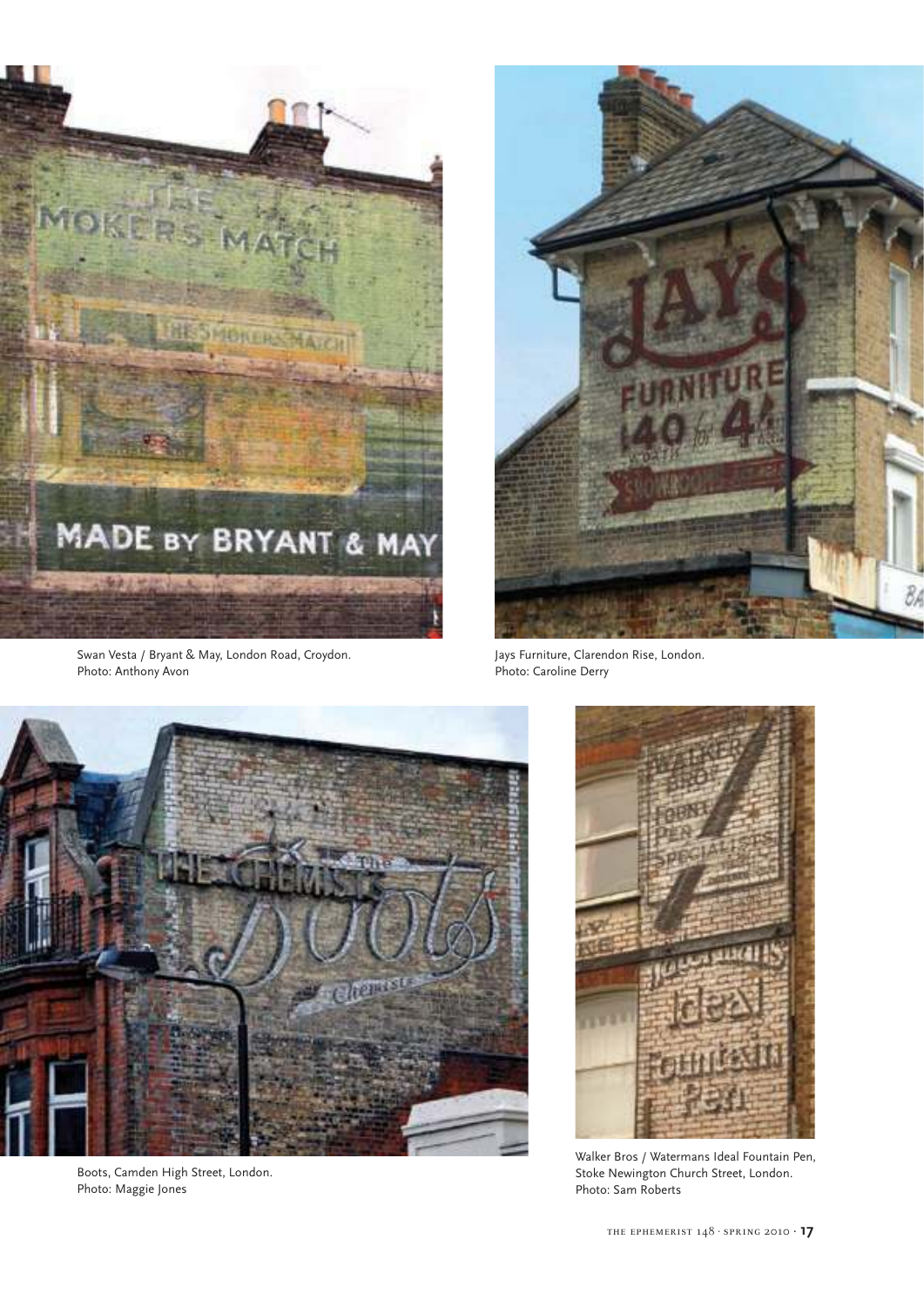

Black Cat Cigarettes, Dingley Road, London. Photo: Sam Roberts

## WHITEWASH

Property developers not only destroy host buildings but they are also responsible for sandblasting or painting over signwritten walls. In the case of the latter it is possible to 'restore' the original sign through the chemical removal of the new paint, especially where the paint used for the original sign has saturated into the porous bricks underneath.

### touching up

Paint is used in a different way by those wishing to restore signs to their former glory. Recreating the brilliance of the colours and the messages being conveyed offers some insight into how striking these advertisements would have been when they were fresh and young. However, something is lost in doing so. The position the signs hold within individual and collective memories relates in some way to the survival of the decaying original rather than any attempt to restore it. While the signs would have received fresh coats of paint when they served a genuine functional purpose, there is a superficiality reapplying the paint when the sign is devoid of this purpose.

#### save our signs

In September 2007 public and media interest in protecting ghostsigns was piqued by a question put to London's Mayor, Ken Livingstone, by London Assembly member Murad Qureshi. His response directed responsibility to council level. This and the absence of any real interest from national bodies like English Heritage means that protection would require slow and painstaking liaisons with those councils hosting noteworthy specimens. The core dilemmas are that they are not architectural features, integral to buildings, and they vary in quality from artwork to eyesore. It would seem that efforts to protect them through legal means are likely to be in vain. Michael Copeman, on behalf of Kate Hoey MP, noted in August 2007:

the character of things like this is essentially ephemeral, and it is the fact that such things survive only rarely and accidentally that gives them their charm and fascination. Although their loss may be regretted, perhaps it is necessary to allow such changes to happen, untouched by a regulatory framework, so that in another hundred years time, people may be able to look at different but equally curious survivals - of early 21st century ephemera.